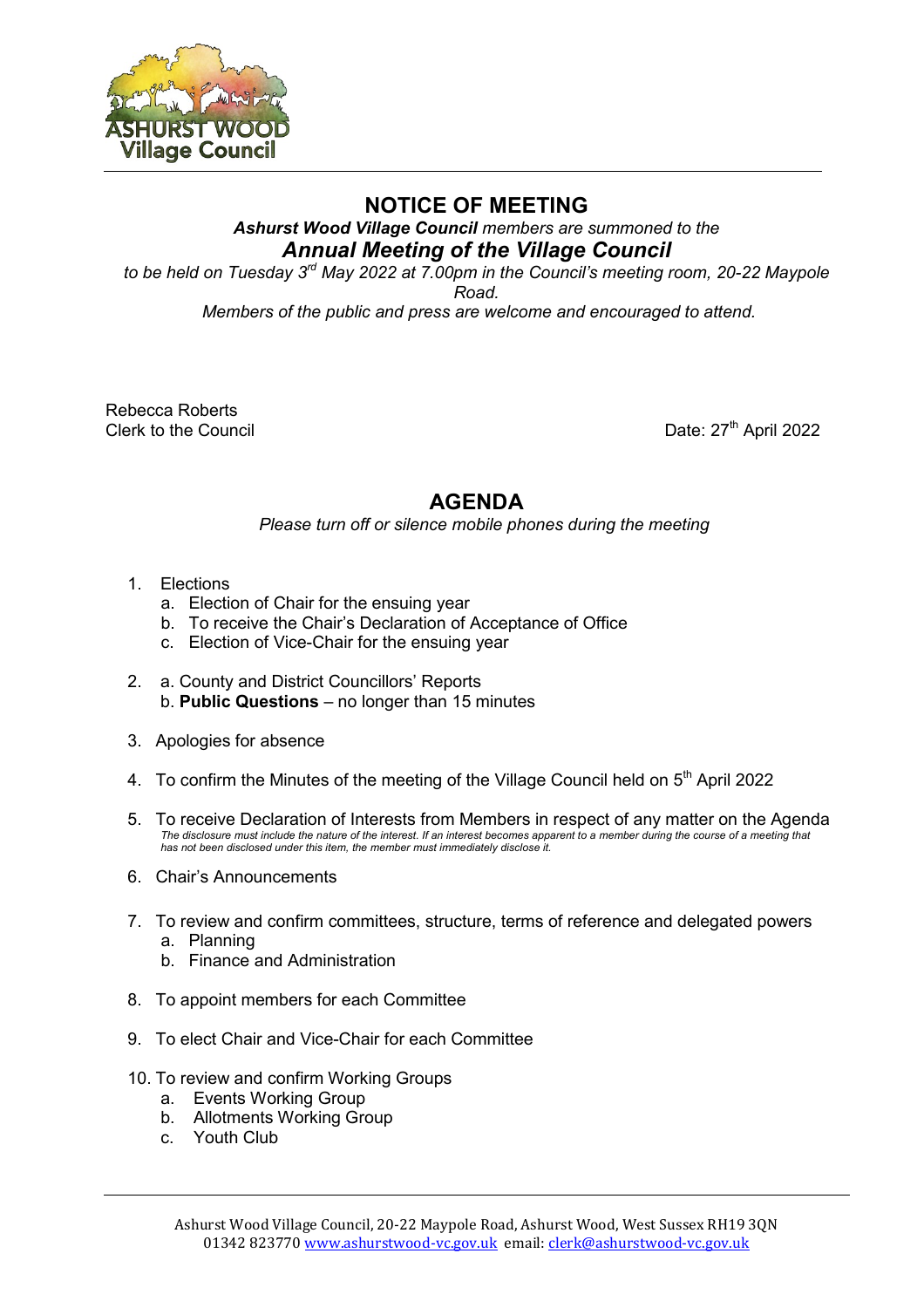- 11. To review and confirm Standing Orders and Financial Regulations\*\*
- 12. To confirm the Council's current polices: Financial Risk Assessment / General Risk Assessment / Complaints Policy / Freedom of Information publication scheme / documentation and email retention scheme / grant funding policy / Local Government Association Code of Conduct / Pre application meetings with developers / DBS policy / Mourning Protocol/ Equal Opportunities policy *Policies available on the website, Mourning Protocol available from Clerk.*
- 13. To confirm the bank signatories for Current and Deposit accounts to be members of the Finance and Administration Committee
- 14. To approve list of Council Assets\*\*
- 15. Council's Insurance: To agree to continue with BHIB until 2023 as approved in May 2020
- 16. To appoint representatives to outside bodies (existing representatives to remain unless prior notification received):
	- a. Ashurst Wood Village Centre Management Committee
	- b. Ashurst Wood Youth Club Management Committee
	- c. West Sussex County Council Local Committee (CLC)
	- d. Parishes Cluster Group
	- e. Parish, Town and District Communications Group (PTDComms)
	- f. Mid Sussex Association of Local Councils (MSALC)
	- g. West Sussex Association of Local Councils (WSALC)
	- h. Ashdown Forest Conservators Parish Liaison Panel
	- i. Rotary Councillors Forum
- 17. To confirm annual subscriptions\*
	- a. Society of Local Council Clerks (SLCC) membership for the Clerk and Assistant Clerk –to approve the annual membership and expenditure of up to £340
	- b. Association of Local Council Clerks (ALLC) membership for the Clerk and Assistant Clerk - to approve the annual membership and expenditure of up to £90
	- c. West Sussex Association of Local Councils (WSALC) and the National Association of Local Councils (NALC) £566.54 (£465.52 for WSALC and £101.02 for NALC)
	- d. Mid Sussex Association of Local Councils (MSALC) approximately £10 per annum
- 18. To confirm contracts, agreements and licenses (amounts are based on previous year (or already agreed) and may change slightly at renewal)
	- a. MSDC Rural Management Agreement for John Pears Recreation Ground
	- b. British Telecom: Telephone and Broadband (direct debit)
	- c. KCS: Photocopier and stationery (direct debit)
	- d. Rialtas Business Solutions (RBS) ALPHA account software (5 user £172)
	- e. Rialtas Asset Register support & maintenance £165
	- f. Moneysoft Payroll management (£90)
	- g. 2Commune webhosting, support and annual licence £400
	- h. 2Commune maintain and support the ashurstwood'-vc.gov.uk domain name £150 (renewable every 2 years – next due  $21<sup>st</sup>$  December 2023)
	- i.  $2$  Commune manage 11 email accounts total £385
	- j. ESNET NOD PC security (£16)
	- k. Information Commissioners Office (Data Protection Register) (up to £45)
	- I. Parish Online (65% discount obtained via WSALC  $E70$ )
	- m. Public Sector Licence Royal Mail mapping (no fee)
	- n. MSDC Premises Licence for John Pears Recreation Ground and Pavilion (£75)
	- o. MSDC trustees– lease for John Pears Recreation Ground for the Street Snooker MUGA Wall (£200 fixed lease agreement)
	- p. Utilities and grounds maintenance paid to Village Centre Management Trustees (£750)
	- q. Internal Auditor (up to £400)
	- r. Community Heartbeat Trust (Defibrillator Service £135 per unit total £405)